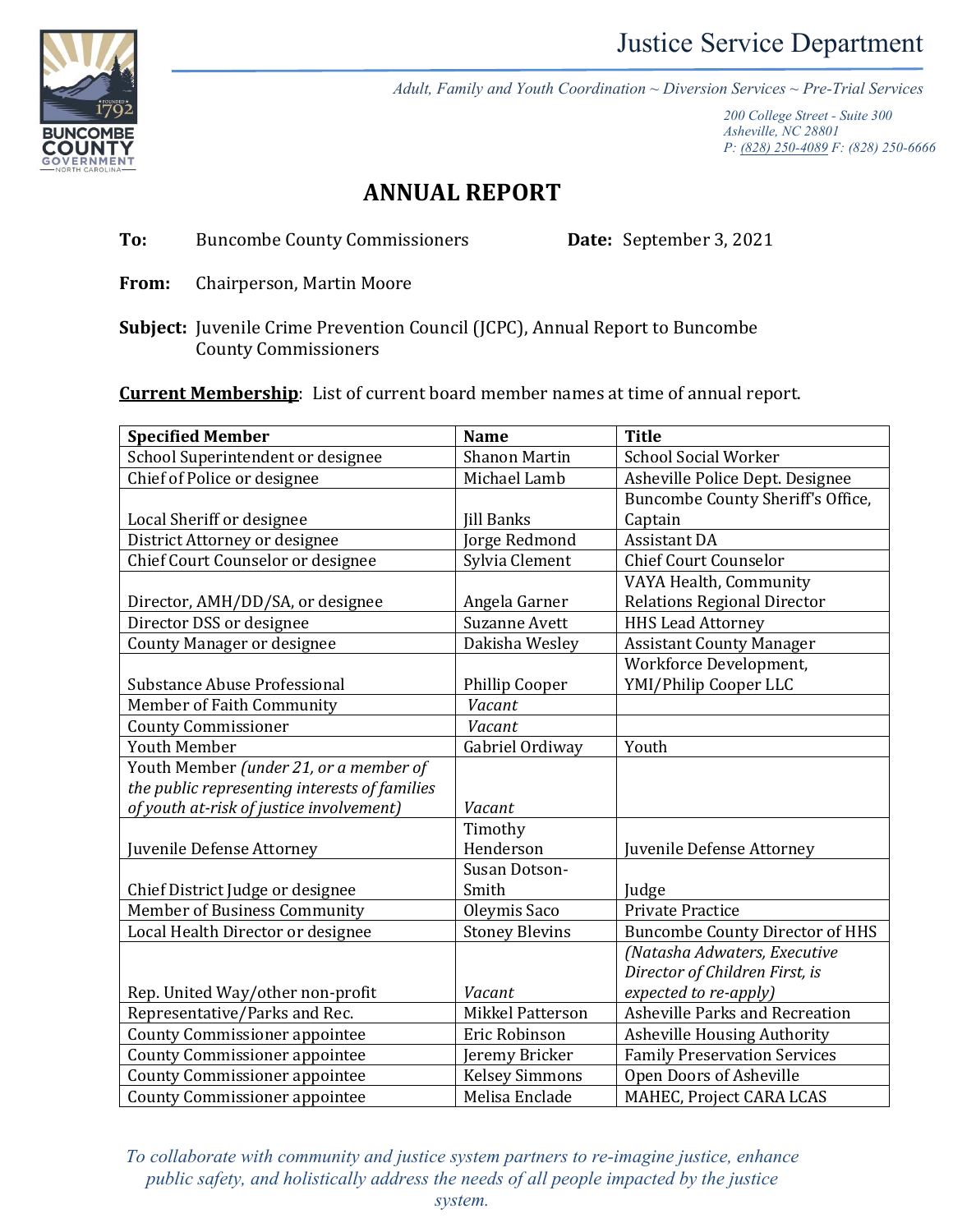| County Commissioner appointee | Martin Moore | Attorney |
|-------------------------------|--------------|----------|
| County Commissioner appointee | Vacant       |          |
| County Commissioner appointee | Vacant       |          |

**Summary Statement**: To provide an overview of the purpose, activities, accomplishments, and goals of the Juvenile Crime Prevention Council.

**Purpose**: List purpose of board/commission/committee.

The JCPC deals with juvenile court issues. It is the intent of the General Assembly to prevent youth who are at risk from becoming involved in the court system. The primary intent of this council is to develop community-based alternatives to youth development centers and to provide community-based delinquency and substance abuse prevention and intervention strategies and programs. Additionally, it is the intent of the General Assembly to provide non-institutional dispositional alternatives that will protect the community and youth.

These programs and services shall be planned and organized at the community level and developed in partnership with the State. These planning efforts shall include appropriate representation from local government, local public and private agencies serving youth and their families, local business leaders, citizens with an interest in youth problems, youth representatives, and others as may be appropriate in a particular community. The planning bodies at the local level shall be the Juvenile Crime Prevention Councils. The Buncombe County Commissioners appoint up to seven members of the public.

**Accomplishments/Activities**: Highlight major accomplishments/activities.

## Activities

JCPC Activities by Quarter are availabl[e here.](https://www.buncombecounty.org/common/community-investment/boards/jcpc/activities-by-quarter-calendar.pdf) As set forth in NCGS 143 B-851 the duties and powers of the JCPC are as follows:

- Conduct an annual review of the needs of youth at risk of delinquency, adjudicated delinquent or undisciplined and the resources needed to meet those needs.
- Develop and advertise a request for proposals (RFP) process and submit a written plan of action for the expenditures of juvenile sanctions and prevention funds to the Board of County Commissioners for approval.
- Submit those funds approved by the Board of County Commissioners to the North Carolina Department of Public Safety (NCDPS) for final approval and implementation.
- Ensure appropriate intermediate dispositional options are available and prioritize funding for dispositions of intermediate and community level sanctions for court adjudicated youth.

## Accomplishments

The Buncombe County Juvenile Crime Prevention Council (JCPC), identifies issues and factors which have an influence and impact upon delinquent youth, at-risk youth, and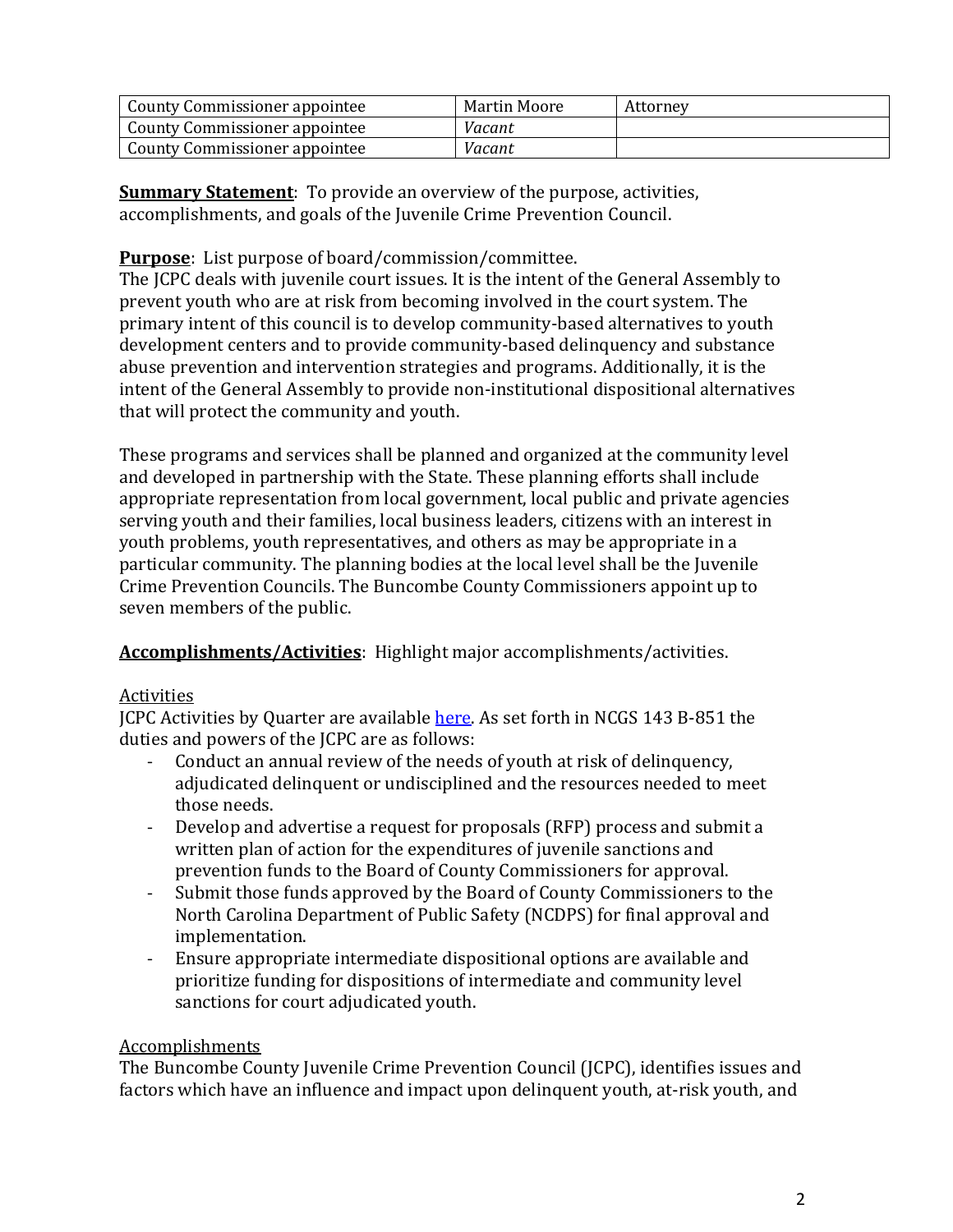their families in Buncombe County. Further, the JCPC identifies strategies and services most likely to reduce/prevent delinquent behavior.

Priorities for Funding: Through the 2020 Risk and Needs Assessment (linked [here\)](https://www.buncombecounty.org/common/community-investment/boards/jcpc/risk-needs-summary.pdf) and 2020 resource assessment (linked [here\)](https://www.buncombecounty.org/common/community-investment/boards/jcpc/continuum-of-services.pdf), the JCPC determined that the following services were needed to reduce/prevent delinquency in Buncombe County (the list is in no particular order or priorities):

Priority 1: Restitution/Community Service Priority 2: Sex Offender Treatment Priority 3: Teen Court Priority 4: Vocational Skills Priority 5: Interpersonal Skills Priority 6: Runaway Shelter Priority 7: Structured Day Priority 8: Mentoring Priority 9: Tutoring Priority 10: Experiential Skills

Monitoring and Evaluation: Each program funded in the past year by the JCPC has been monitored. The JCPC conducts monitoring of funded programs on an annual basis. The monitoring results and program outcomes are considered in making allocation decisions annually. In addition to monitoring by JCPC Members, programs undergo Consultant Monitoring at the end of their first year and once every three years thereafter and complete Program Enhancement Plans annually, identifying continuous program improvement measures with information received using a standardized tool, the Standardized Program Evaluation Protocol or SPEP. This tool gives programs feedback on their outcomes, comparing them with the measures found to be effective for reducing recidivism for their specific program type.

Allocations: This past year, the JCPC sought innovative projects designed to address the following factors in our community:

- School Behavior/Adjustment: In Buncombe County there has been a decrease in serious school behavior problems from 54% in 2018-2019 to 50% in 2019-2020. However, that is still an increase from 41% in 2016-2017 and 48% in 2017-2018. Buncombe County is also higher than the state rate of 45% in 2019-2020.
- **Substance Abuse Within Past 12 Months:** In Buncombe County, there has been an 8% increase from 26% in 2018-2019 to 34% in 2019-2020.
- **Abuse/Neglect History:** In Buncombe County there was a slight increase in victims with support from 22% in 2018-2019 to 23% in 2019-2020.
- **Mental Health Needs:** In Buncombe County, the percentage of no mental health care needs indicated increased from 17% in 2018-2019 to 24% in 2019- 2020. Mental health care needs addressed increased from 48% in 2018-2019 to 50% in 2019-2020.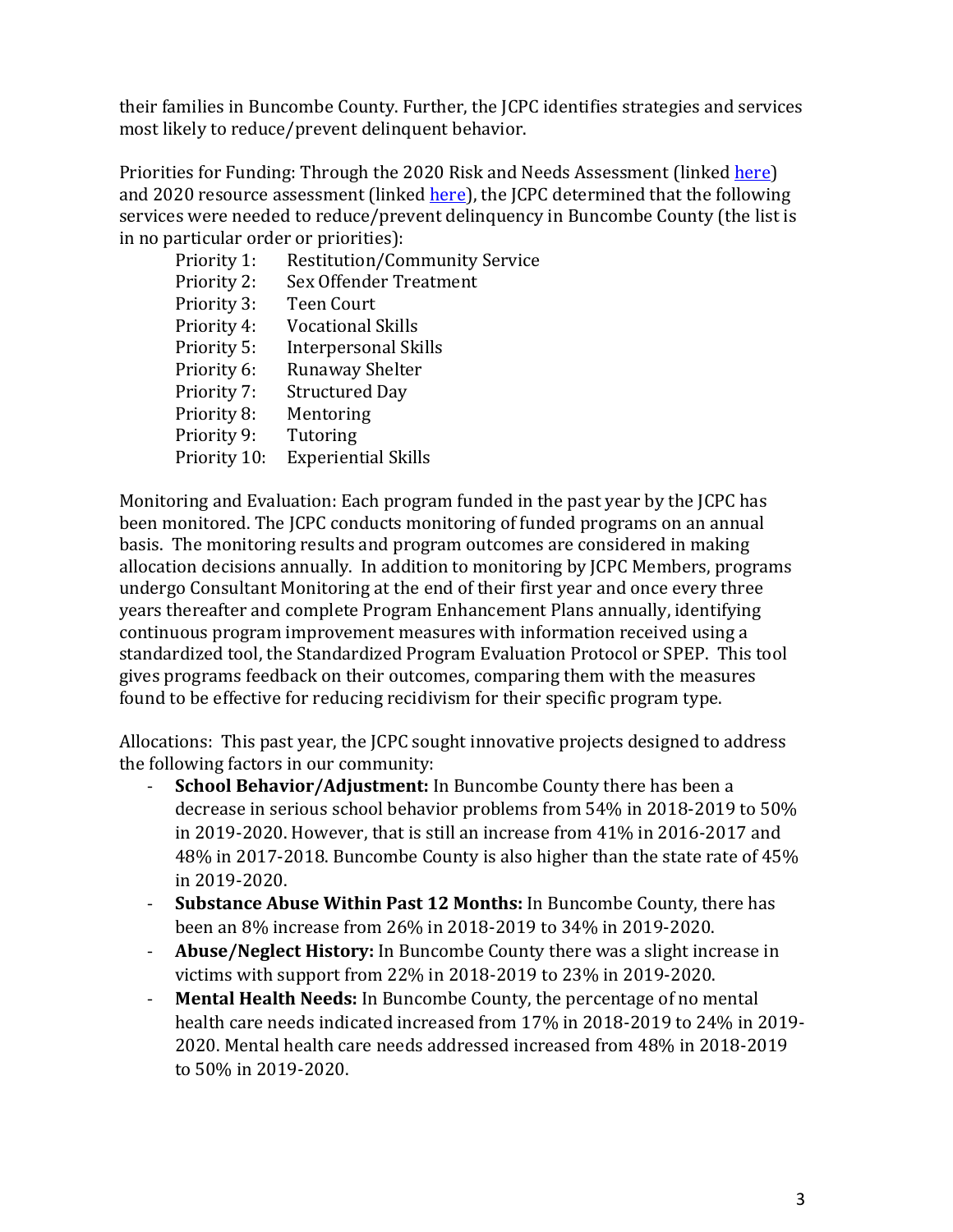Having published a Request for Proposals for these needed services for a minimum of thirty (30) days, the JCPC screened the submitted proposals and determined which proposals best met the advertised needed services. As required by statute, the JCPC allocated NC Department of Public Safety-Community Programs Section Funds to the following Programs in the amounts specified below for FY 2021-2022:

| <b>ICPC Program / Sponsoring Agency</b>                                               | <b>Total Budget</b><br><b>FY22</b> |
|---------------------------------------------------------------------------------------|------------------------------------|
| Buncombe County Teen Court / Buncombe Alternatives, Inc.                              | 83,395                             |
| Buncombe Structured Day / Partners Unlimited Inc.                                     | 31,480                             |
| Earn and Learn Restitution / Buncombe Alternatives, Inc.                              | 182,105                            |
| Eliada Students Training for Advancement / Eliada Homes, Inc.                         | 38,000                             |
| Kids at Work! Buncombe / Aspire Youth & Family Inc.                                   | 61,775                             |
| The Connection Program / Aspire Youth & Family Inc.                                   | 11,277                             |
| PIVOTPoint WNC                                                                        | 43,196                             |
| Treatment Alternatives for Sexualized Kids (TASK)/Barium Springs<br>Home for Children | 101,749                            |
| Trinity Place Runaway and Homeless Youth Shelter/Caring for<br>Children               | 76,000                             |
| <b>JCPC</b> Administration                                                            | 15,500                             |
| <b>Budget Total</b>                                                                   | 644,477                            |

**Upcoming Goals**: The JCPC performs the following functions on an ongoing basis:

a) Assess the needs of youth in the community, evaluate the adequacy of resources to meet those needs, and develop or propose ways to address unmet needs.

b) Evaluate the performance of youth services and programs in the community.

c) Evaluate each funded program as a condition of continued funding.

d) Increase public awareness of the causes of delinquency and of strategies to reduce the problem.

e) Develop strategies to intervene and appropriately respond to and treat the needs of youth at risk of delinquency through appropriate risk assessment instruments.

f) Provide funds for services for treatment, counseling, or rehabilitation for youth and their families, including court ordered parenting responsibility classes.

g) Plan for the establishment of permanent funding streams for delinquency prevention services.